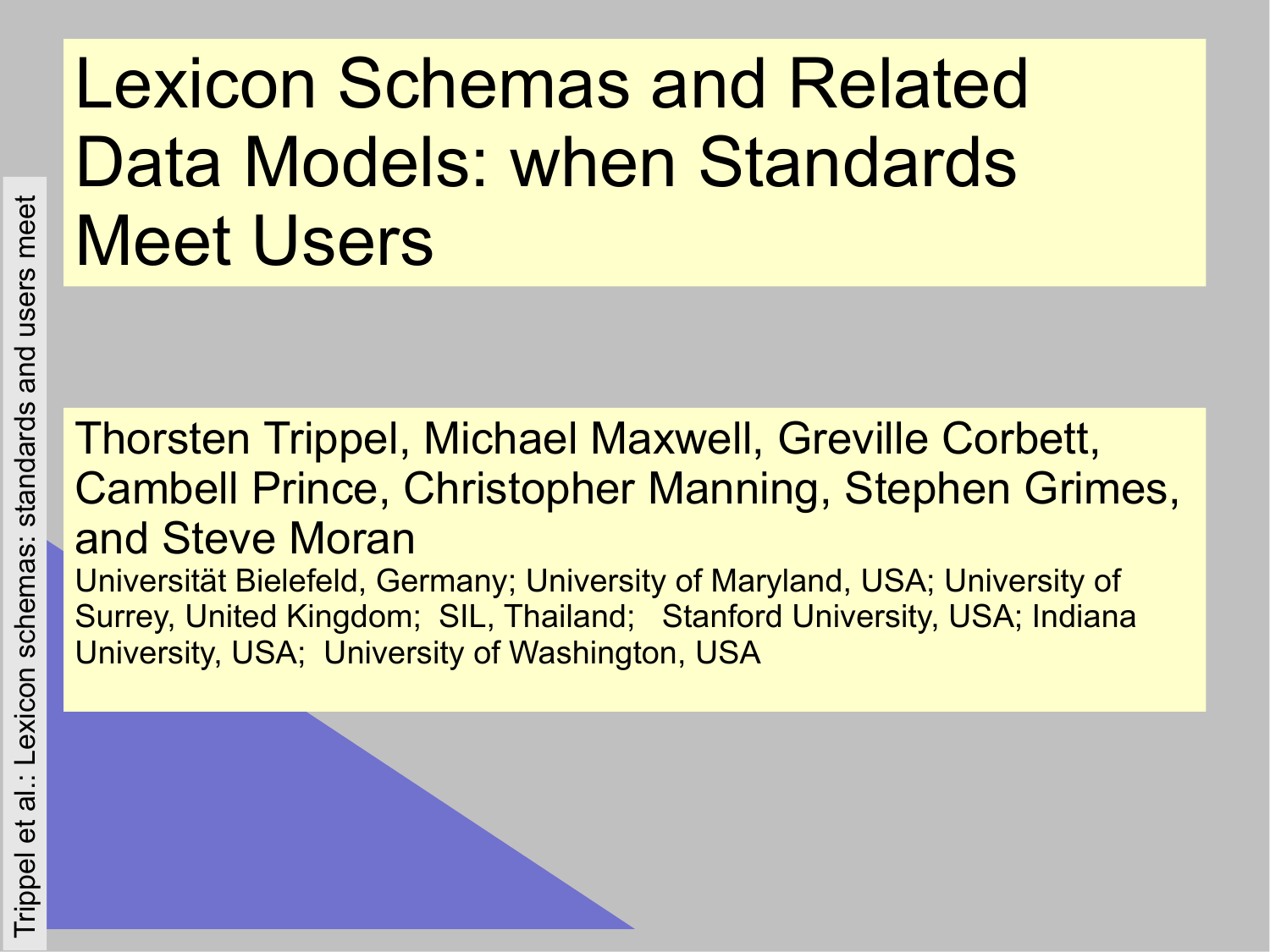#### Looking at conventions from the customers perspective

- Fieldworkers
	- Lexicographers
	- Anthropologists
	- Language documentation
	- Economically less relevant languages (Long Tail?)
- Tool providers
	- Supporters for fieldworkers
	- Lexicon creation based on (fieldwork-) corpora
	- Language documentation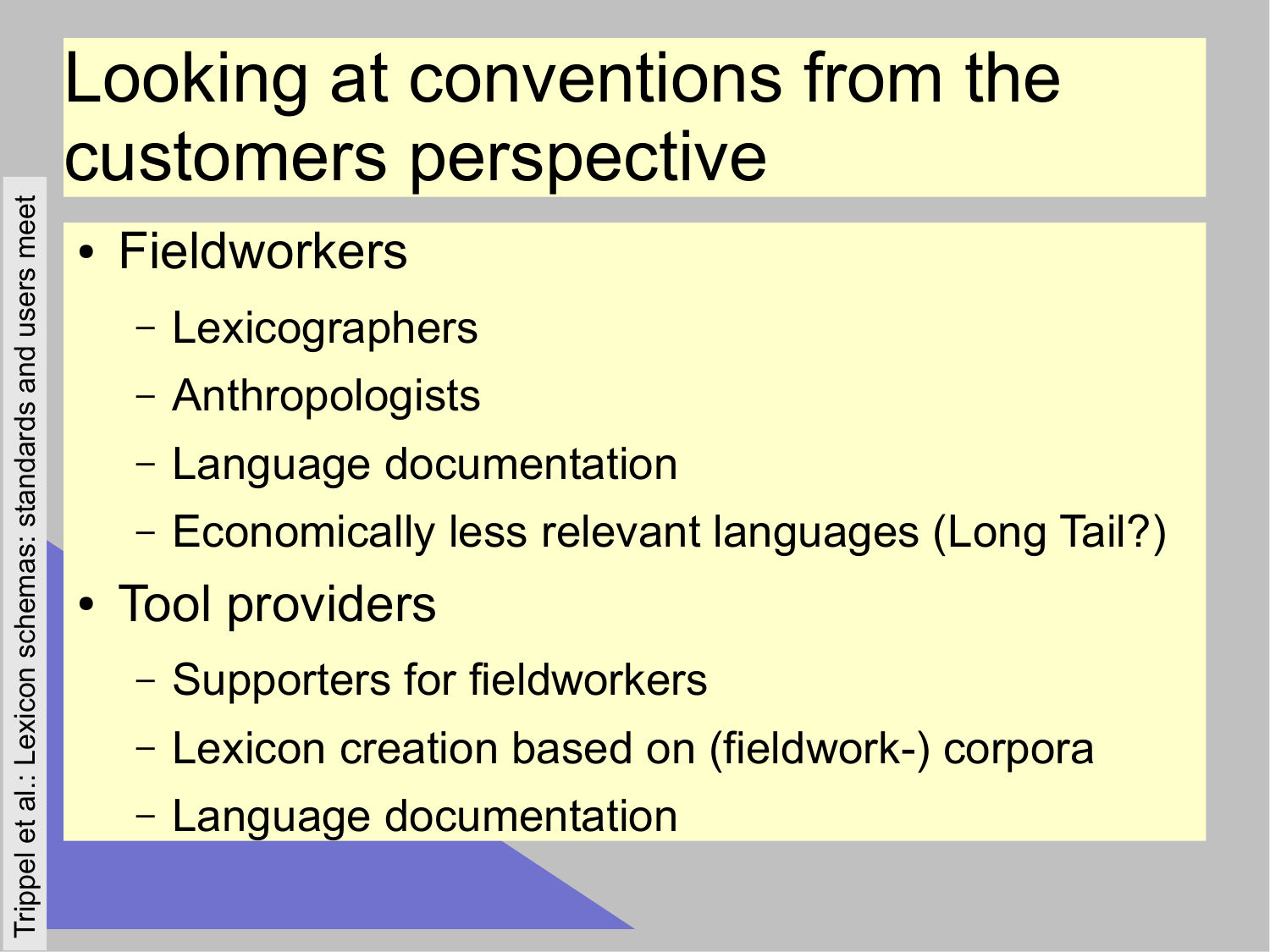#### Problem

- users meet Trippel et al.: Lexicon schemas: standards and users meet and Lexicon schemas: standards  $\frac{1}{\overline{\sigma}}$  $\vec{e}$ Trippel
- Extremely "expensive" data
	- Scarce funding
	- Few institutional sponsors
	- Academic domain
- Preservation of data
	- No data centres as driving force
	- Academic interest for typology and language change
	- Long term portability required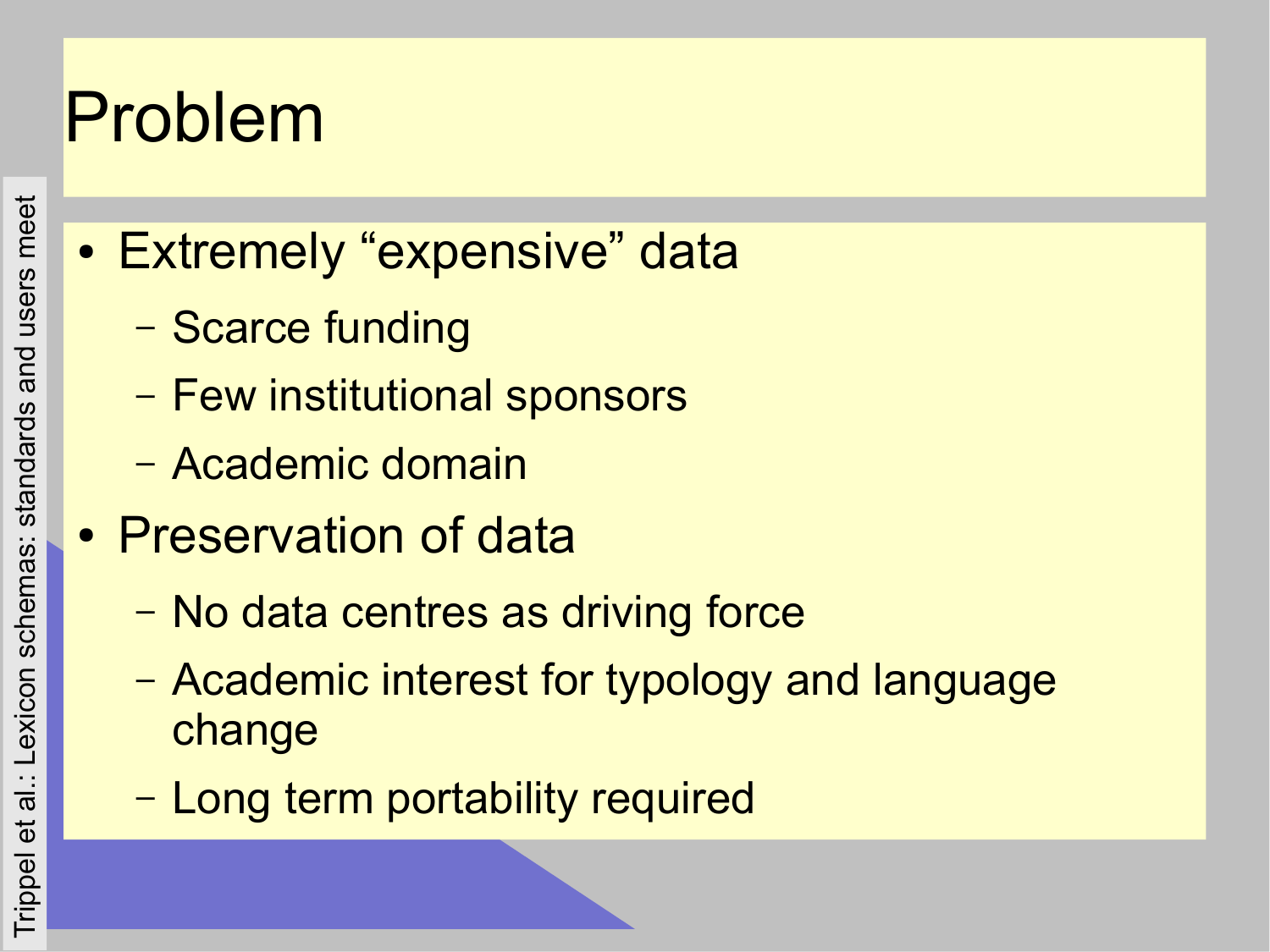### Standardization for "them"

- Standardization in the researchers interest
	- (Re-)use of tools
	- Sharing interpretable data
- Use of standard
	- Provided by a usable tool
	- Will use recommendations
	- Require maximum of flexibility
- Reading standards low priority
- Easy and useful and easy to encode MY lexicon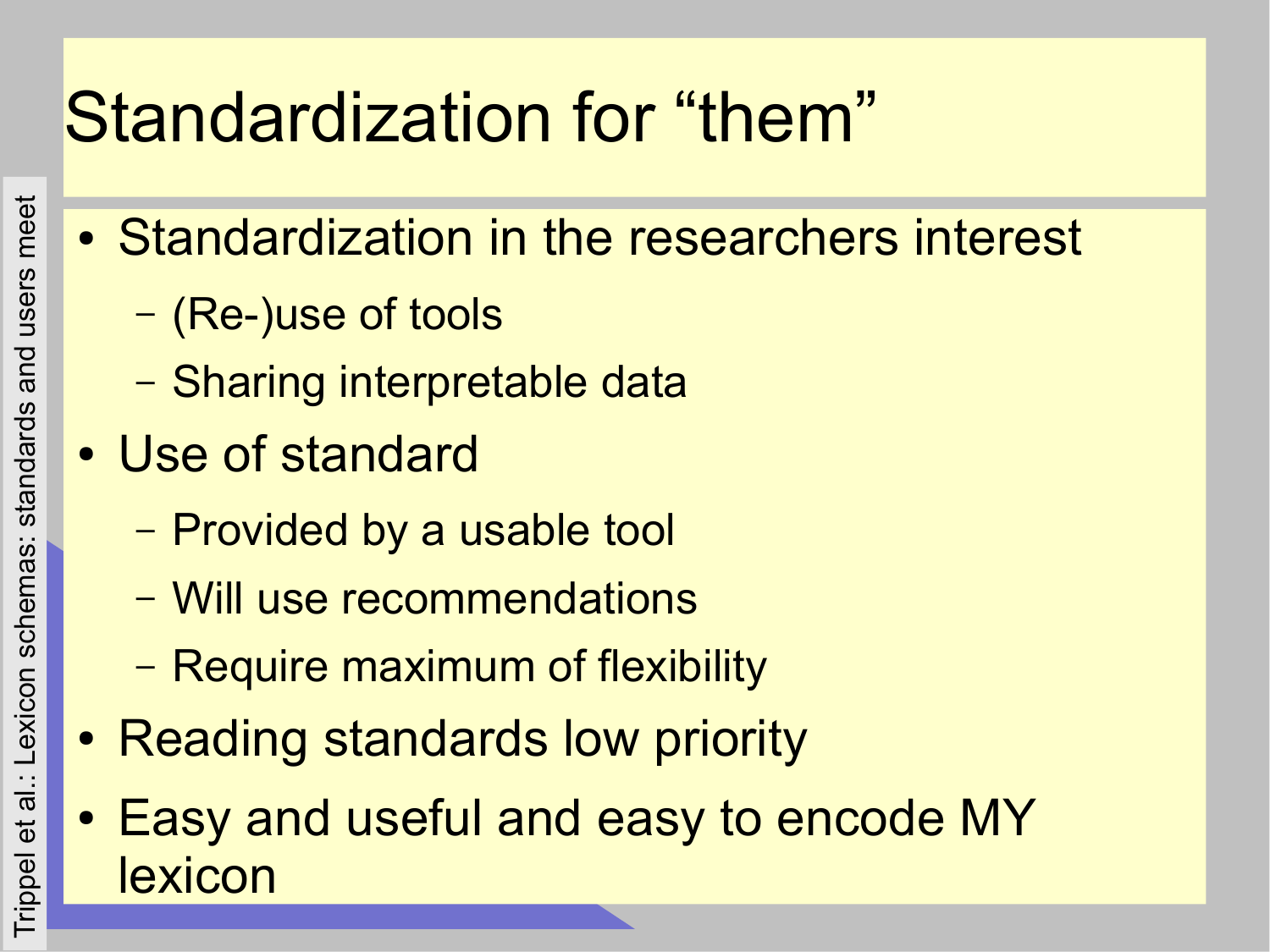### What people use

- Text processors:
	- Schema implied in layout
	- Portability, compatibility, adequacy issues
- Spreadsheets:
	- Columns imply lexical data categories
	- Easy to convert for RDBMS
	- Exchange with other applications
- Shoeboxes
	- File cards
	- **Boxes**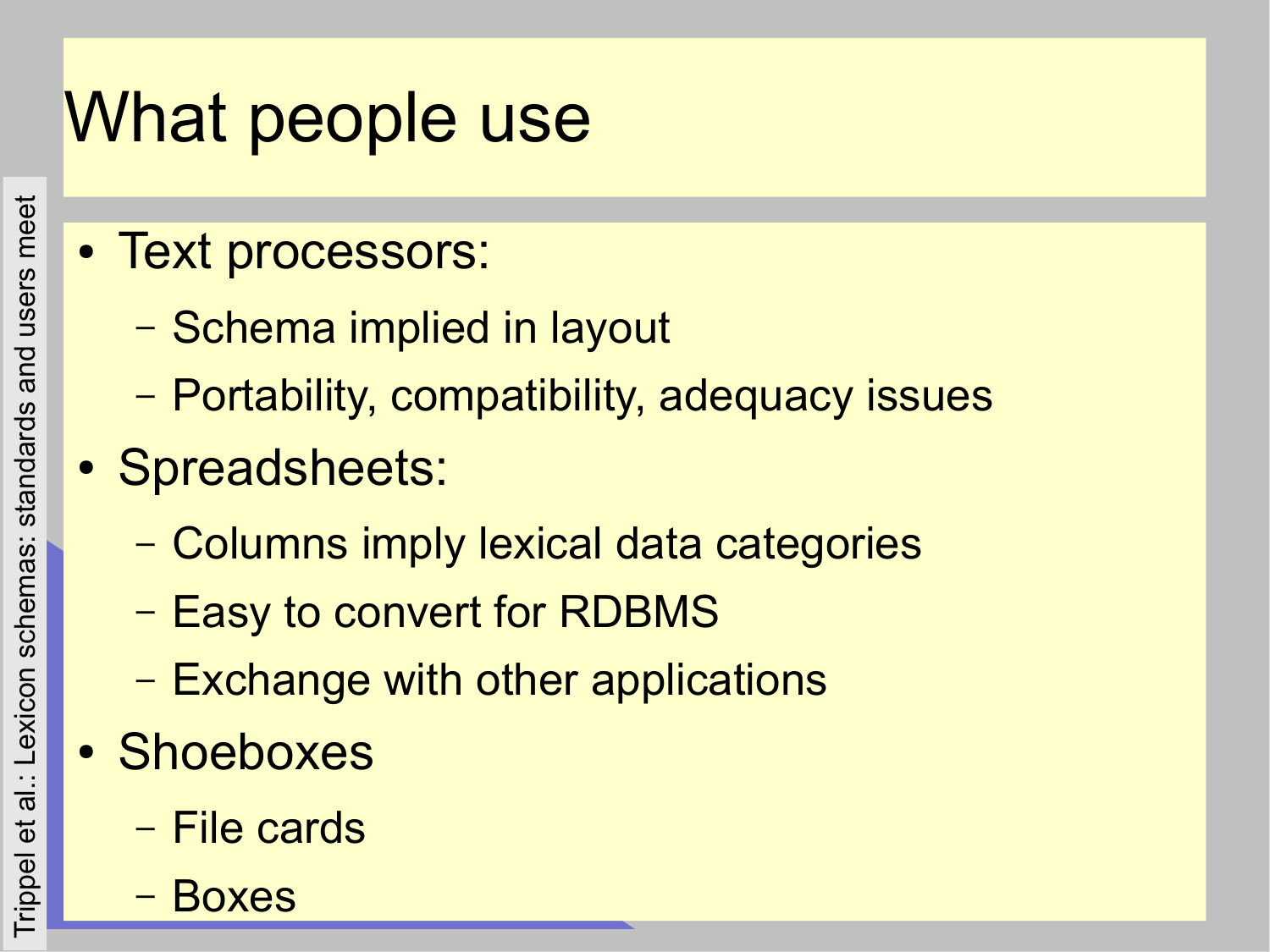### More linguistically motivated tools

- Praat, Wavesurfer, Transcriber:
	- Motivated by signal processing
	- If recordings are available
	- No standardized data format
	- Interoperability with other tools for lexicon building?
- Shoebox, Toolbox, Fieldworks, LAMUS, ...
	- "orthographic" transcription with lexicon support
	- IGT for lexicon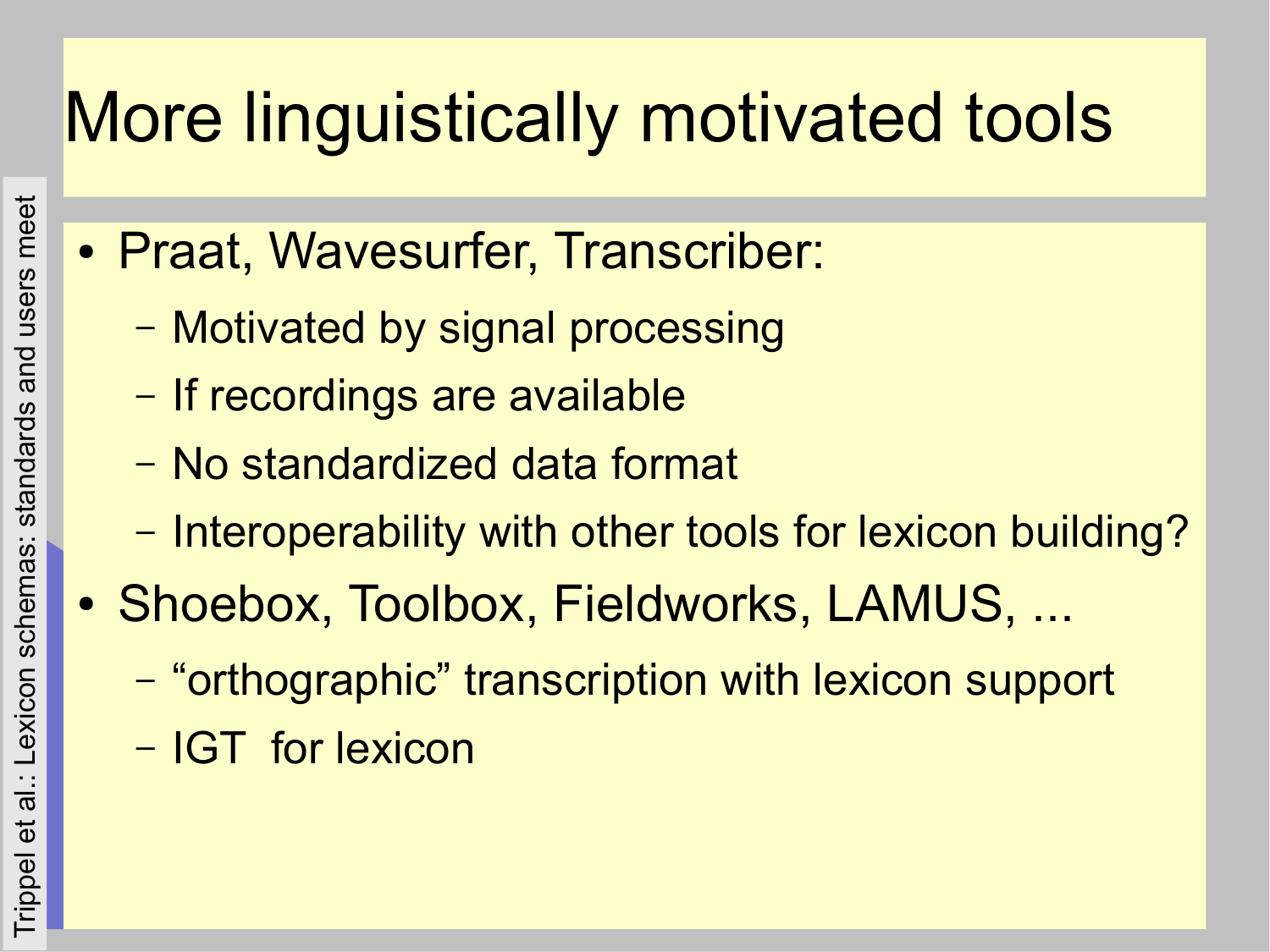#### Data formats used by linguists

- CSV: Character separated value Spreadsheet
- DATR: character based for inference purposes
- LIFT: XML format for SIL-Tool compatibility
- FSR: Feature Structure Representation
- TEI: XML dictionary encoding/
- LMF: Lexical Markup Framework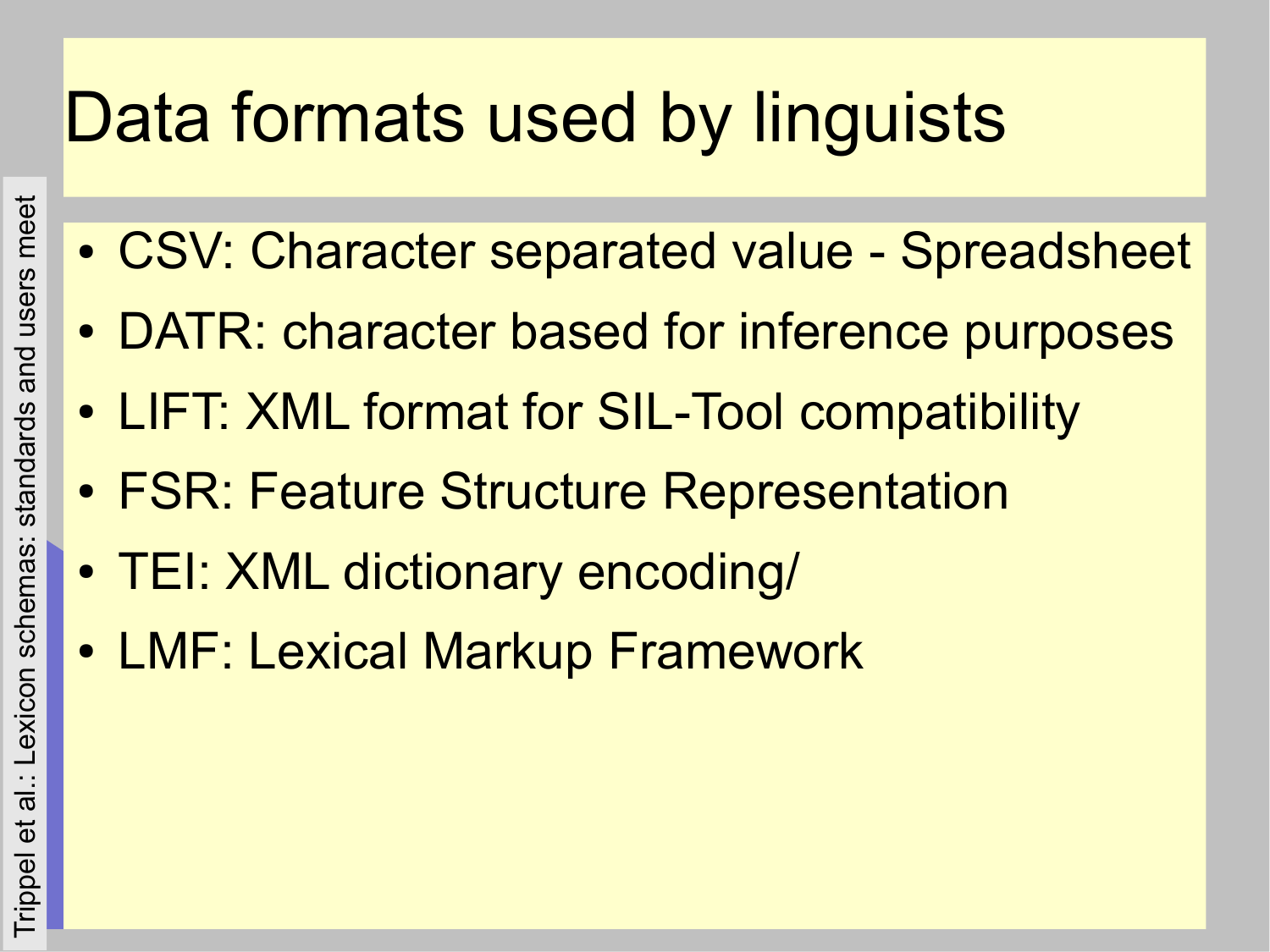#### Conversion table

| From $\downarrow$ to $\rightarrow$ | <b>DATR</b>                                                                                                         | FSR                                                                                                                  | <b>LMF</b>                                                                                  | <b>LIFT</b>                                                                                                                                                | <b>TEI</b>                                                                                                                                                  | <b>CSV</b>                                                                                                           |
|------------------------------------|---------------------------------------------------------------------------------------------------------------------|----------------------------------------------------------------------------------------------------------------------|---------------------------------------------------------------------------------------------|------------------------------------------------------------------------------------------------------------------------------------------------------------|-------------------------------------------------------------------------------------------------------------------------------------------------------------|----------------------------------------------------------------------------------------------------------------------|
| <b>DATR</b>                        |                                                                                                                     | Naming conven-<br>tions of DATR<br>theories used for<br>hierarchies; inherit-<br>ance structures can<br>be expressed | Depends on the<br>used data categor-<br>ies; LMF requires<br>at least one form<br>property. | Depends on the use Representation of<br>of data categories;<br>some data categor-<br>ies predefined in<br>LIFT; tag misuse<br>possible                     | fields possible; in-<br>heritance rules la-<br>belled as some kind heritance lexicons:<br>of grammatical<br>rules, danger of tag ance not explicit<br>abuse | Full form lexicon:<br>see DATR to FSR<br>comment; for in-<br>similar but inherit-                                    |
| <b>FSR</b>                         | Types of feature<br>structures refer to<br>inheritance, feature<br>names to data cat-<br>egories; lossless          |                                                                                                                      | Depends on the<br>used data categor-<br>ies; LMF requires<br>at least one form<br>property. | <b>See DATR to LIFT</b><br>comment                                                                                                                         | See DATR to TEI<br>comment                                                                                                                                  | Each data category<br>is one column;<br>multiple occur-<br>rences of same data<br>category requires<br>repetition of |
| <b>LMF</b>                         | Hierarchy of data<br>categories repres-<br>entable in DATR<br>category names;<br>else simple                        | Hierarchy of data<br>categories repres-<br>entable in FSR<br>hierarchy names;<br>else simple                         |                                                                                             | Depends on the<br>concrete imple-<br>mentation of LMF;<br>examples in LMF<br>are subject to the<br>same problems as<br><b>DATR</b> conversion<br>into LIFT | Depends on the<br>concrete imple-<br>mentation of LMF;<br>examples in LMF<br>are subject to the<br>same problems as<br><b>DATR</b> conversion<br>into TEI   | see LMF to FSR<br>comment                                                                                            |
| <b>LIFT</b>                        | See FSR to DATR See LMF to FSR<br>comment                                                                           | comment                                                                                                              | LIFT can be seen<br>as one implementa-<br>tion of LMF                                       |                                                                                                                                                            | Different data cat-<br>egory hierarchies                                                                                                                    | see LMF to FSR<br>comment                                                                                            |
| <b>TEI</b>                         | Hierarchy of data<br>categories repres-<br>entable in DATR<br>category names or<br>by abstract entries;<br>lossless | See LMF to FSR<br>comment                                                                                            | TEI can be seen as Different data cat-<br>one implementation egory hierarchies<br>of LMF    |                                                                                                                                                            |                                                                                                                                                             | see LMF to FSR<br>comment                                                                                            |
| <b>CSV</b>                         | Each column is one Simple binary<br>data category in<br>DATR, inheritance<br>of DATR not used;<br>lossless          | structure, lossless                                                                                                  | comment                                                                                     | See DATR to LMF See DATR to LIFT See DATR to TEI<br>comment                                                                                                | comment                                                                                                                                                     |                                                                                                                      |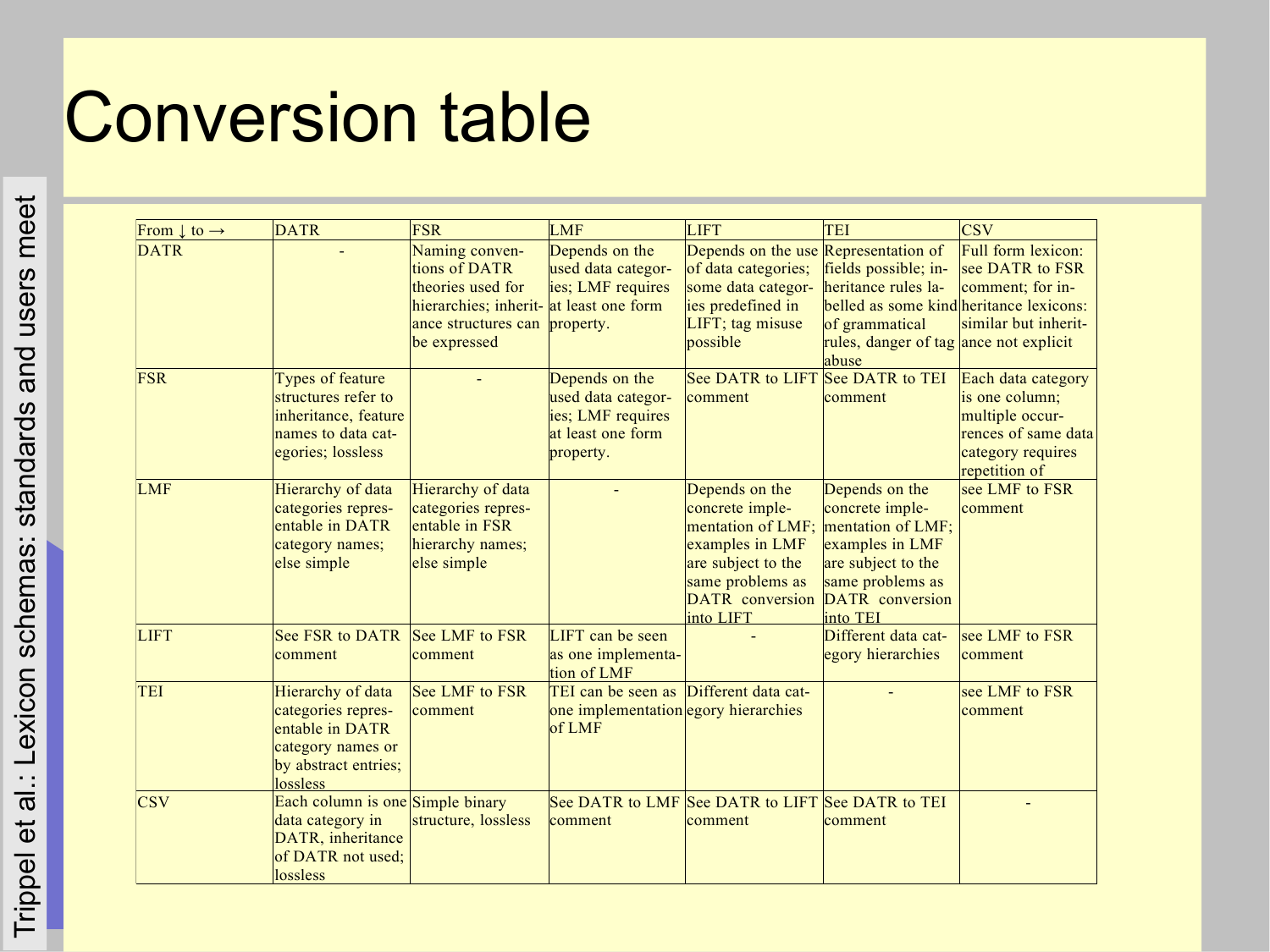# Result

- users meet Trippel et al.: Lexicon schemas: standards and users meet al .: Lexicon schemas: standards and Trippel et
- Modulo data categories: all schemas implementations of LMF (!)
- LMF: Framework only
- Prerequisits for interchange
	- Mapping of data categories
	- Format conversion
- Interchange results in loss of implied information
- Tools lack support for interchange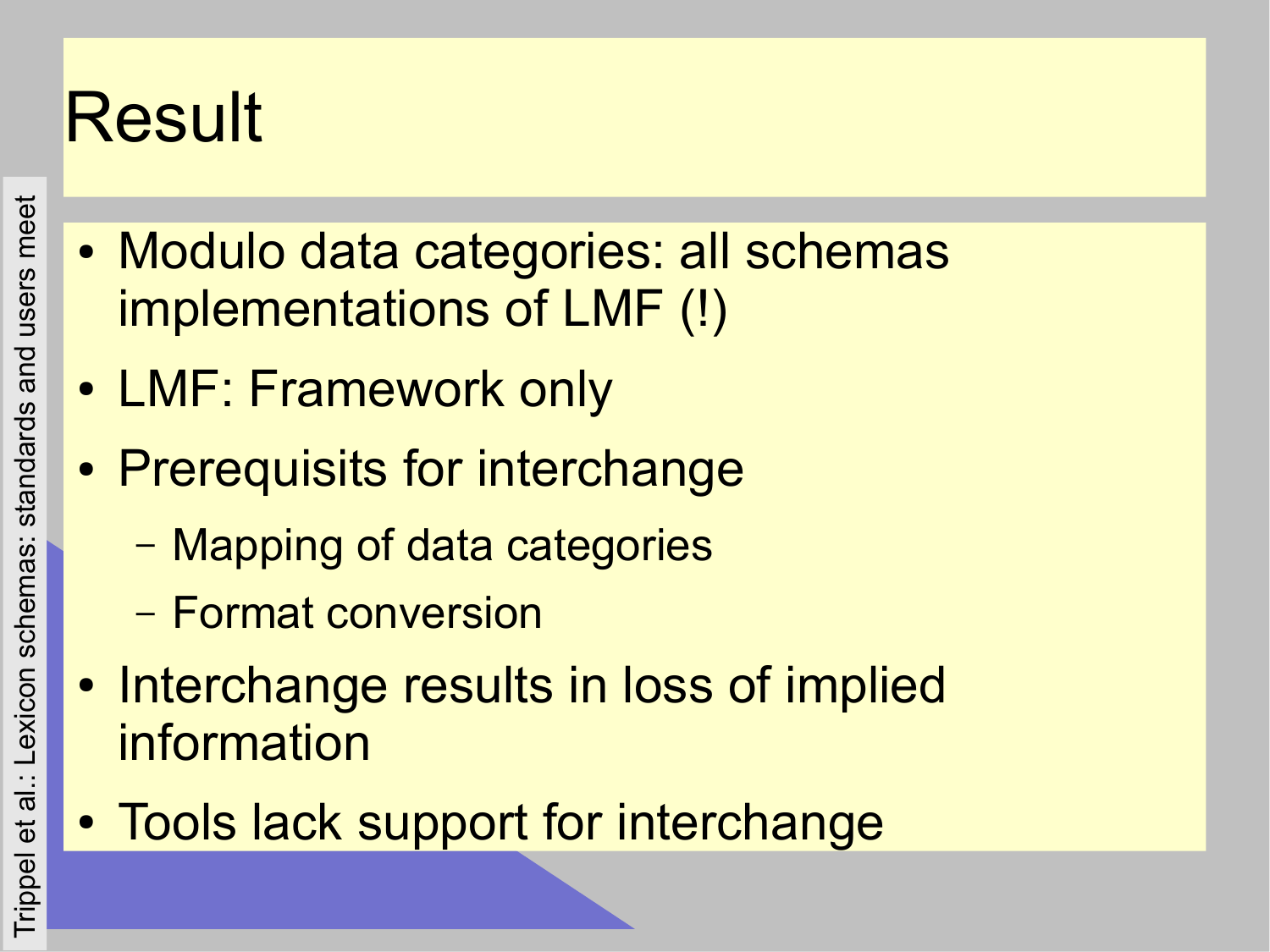# **Summary**

- Looked at different lexicon schemas used
- Tried to evaluate interchange between them
- Recommendation for the fieldworker
	- Work with a data center
	- Use one of the specialized tools
- Recommendation for the tool provider
	- Implement the standards
	- Provide export to other formats
- Recommendation for standardizers
	- Provide modules/plugins/instances of LMF
	- Include the tool providers in standadization